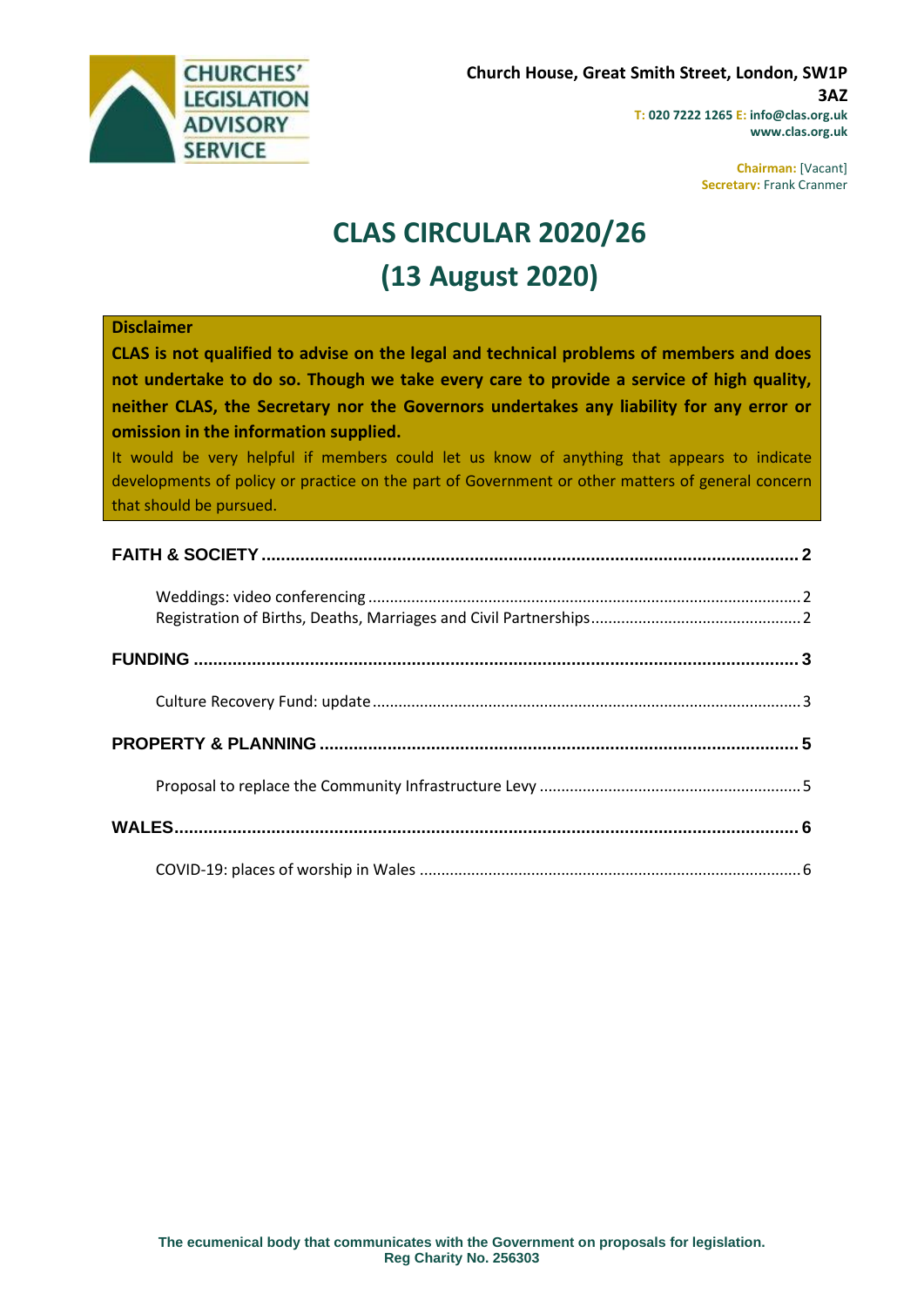## <span id="page-1-0"></span>**FAITH & SOCIETY**

#### <span id="page-1-1"></span>**Weddings: video conferencing**

**For information**

Rachael Maskell MP [asked](https://www.parliament.uk/business/publications/written-questions-answers-statements/written-question/Commons/2020-06-01/52183/) the Home Secretary 'whether virtual meetings can take place with the registrar for weddings.' Chris Philp MP replied that 'Meetings to complete the legal preliminaries of giving notice for a marriage or civil partnership **must be conducted in the presence of the relevant registration official and cannot take place virtually**.' [emphasis added]

[Source: Parliament, 10 August]

#### <span id="page-1-2"></span>**Registration of Births, Deaths, Marriages and Civil Partnerships**



Baroness Blackstone [asked](https://www.parliament.uk/business/publications/written-questions-answers-statements/written-question/Lords/2020-07-20/HL7029/) 'what progress they have made on plans to (1) move to an electronic system of marriage registration, (2) add mothers' names to marriage certificates, (3) allow conversions between opposite-sex marriages and civil partnerships, and (4) bring into force reforms to divorce, dissolution, and separation.'

In response, Baroness Williams of Trafford said that:

'The Home Office is currently working on implementation plans to introduce the provisions in the Civil Partnership, Marriages and Deaths (Registration Etc) Act 2019. This will facilitate the move to an electronic system of marriage registration and the update of the marriage entry to include the names of both sets of parents of a couple.

'The Government Equalities Office ran a six-week consultation on the future of conversion rights in summer 2019. We are analysing the responses and will publish the government response and bring forward any necessary legislation in 2020.

'The Divorce, Dissolution and Separation Act received Royal Assent in June. The Government has been clear implementing its reforms will be a significant and complex task. Given the scale of the work needed, we are working to an indicative timetable of Autumn 2021.'

[Source: Parliament, 3 August]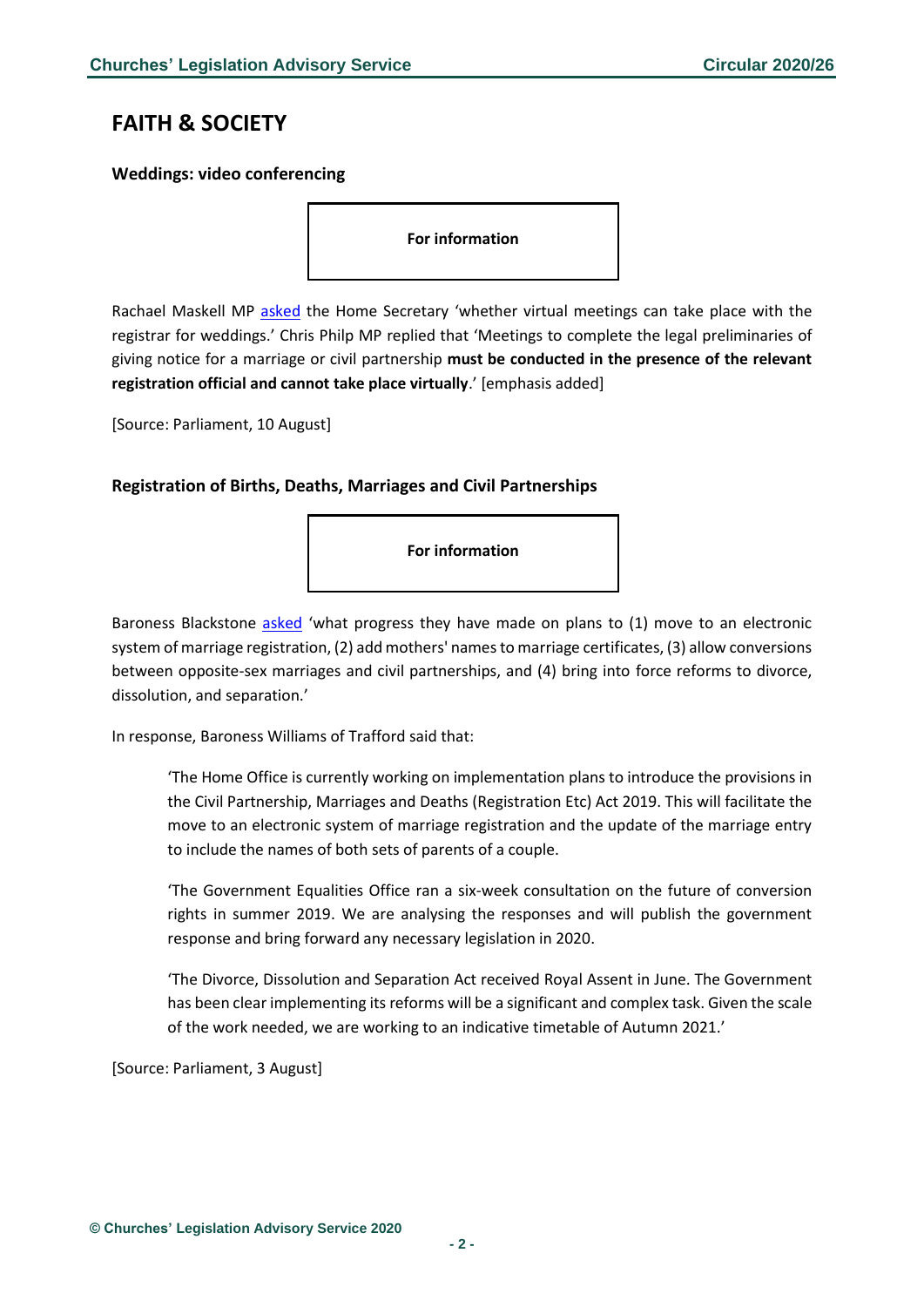# <span id="page-2-0"></span>**FUNDING**

#### <span id="page-2-1"></span>**Culture Recovery Fund: update**

**For information and possibly for action**

In our last Circular we mentioned the [Culture Recovery Fund for Heritage,](https://eur02.safelinks.protection.outlook.com/?url=https%3A%2F%2Fwww.heritagefund.org.uk%2Ffunding%2Fculture-recovery-fund-for-heritage-0&data=02%7C01%7Cbecky.clark%40churchofengland.org%7C70e5ee18da9b4ef56a0108d83ecca049%7C95e2463b3ab047b49ac1587c77ee84f0%7C0%7C0%7C637328395873804535&sdata=BKpgSIrh0TW8u%2F0OoEkoOOvfglfSGOV4CZ2P1tplCG4%3D&reserved=0) a Government-funded grant scheme worth £880 million which is part of the £1.57 billion Culture Recovery Fund. This particular fund is primarily for revenue costs.

Becky Clark, Director of Churches and Cathedrals and Secretary to the Church Buildings Council and Cathedrals Fabric Commission for England, has written to Church of England Diocesan Advisory Committees and others about applications to the Fund. We thought that her letter would be of interest beyond the Church of England, and we reproduce it below with her permission:

'[T]his fund is primarily for revenue costs and **applications close on Monday 17 August**. There has been less than three weeks to get applications together.

The enquiries I have had have come from diocesan staff and parishes, and have asked if there is any more information available on the sorts of costs that churches might apply for, and also whether it would be better for parishes to wait and see the details of the capital fund which I mentioned in my last message.

The answer to the latter question is an unequivocal NO. **Please encourage parishes to apply to this revenue fund if they have eligible costs.** Even if they are not 100% certain about what might be considered eligible it is worth getting an application in. It would be the height of folly to wait for a capital fund about which we know nothing and which may well not be open to the sorts of applications parishes might wish to make.

The NLHF is not providing any more detailed guidance on the Fund application process than it already on their website, because of the timetable. However based on detailed reading of the existing guidance and some conversations I have had, I would suggest that the following could well be considered:

- Essential overheads from 1 Oct 2020 to 31 March 21 insurance, electricity and heating costs, costs of staff (if not covered by furlough or another government scheme), costs of volunteer expenses;
- Costs to help your organisation be more resilient in the future producing a new or updated business plans, consultant fees to draw up designs for re-orderings to allow greater flexible (socially distanced) use of the space, cost of employing a fundraiser or fundraising consultant, cost of access audits;
- Testing and consulting on new activities e.g. community survey to establish needs;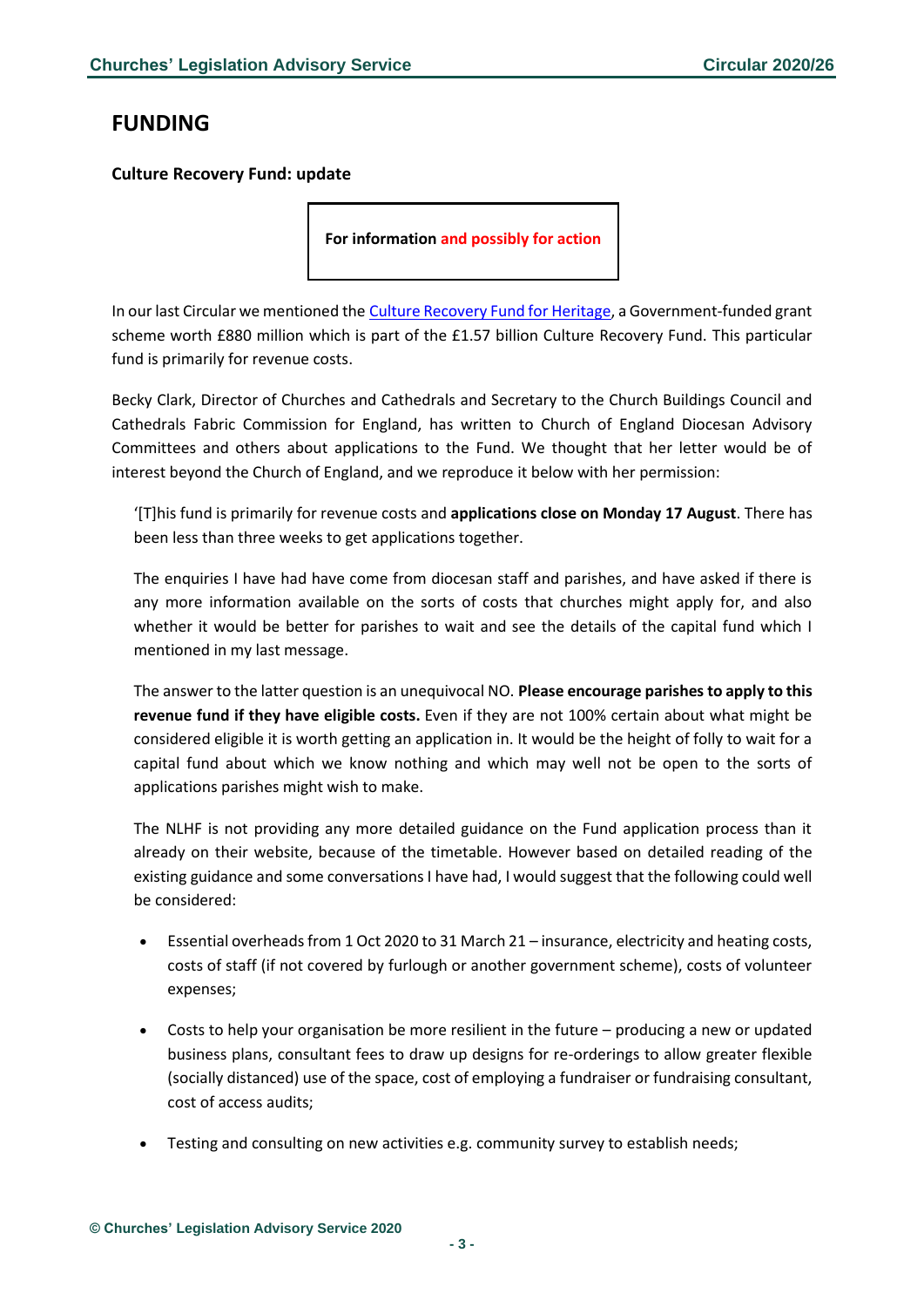- Cost of cleaning to allow for additional safe use, including cleaning materials, PPE and sanitizers;
- Potentially IT equipment to allow for streaming of events to enable them to continue (but please note that religious activity cannot be funded so if this equipment was to be used purely for streaming services it would likely not be eligible);
- Maintenance costs and costs of emergency heritage work e.g. stabilising walls in imminent danger of collapse, fixing dangerous boilers, roof leaks.

This list is not exhaustive, but I hope it gives so more ideas. It should be noted that you cannot apply specifically to cover lost revenue costs from the lockdown period. There is a lot more information on the Heritage Fund website which covers other eligibility criteria, which will include looking at heritage significance – so listing grade is important here.

This is not a capital repairs fund, so those elements of any bid should be kept to a minimum – and parishes must remember that all works funded must be carried out before April 2021. If capital costs are included it would be sensible to carefully itemise them so that if they are deemed ineligible for this fund it is obvious to the assessors that that part can be easily removed from the bid without jeopardising the rest.

I hope the above makes sense. I don't have more information than this, but I didn't want churches to potentially miss out because they hadn't understood the full breadth of costs they might be able to apply for, or because they were waiting for a specific capital fund.'

[Source: Cathedrals and Church Buildings Division, NCI, 12 August]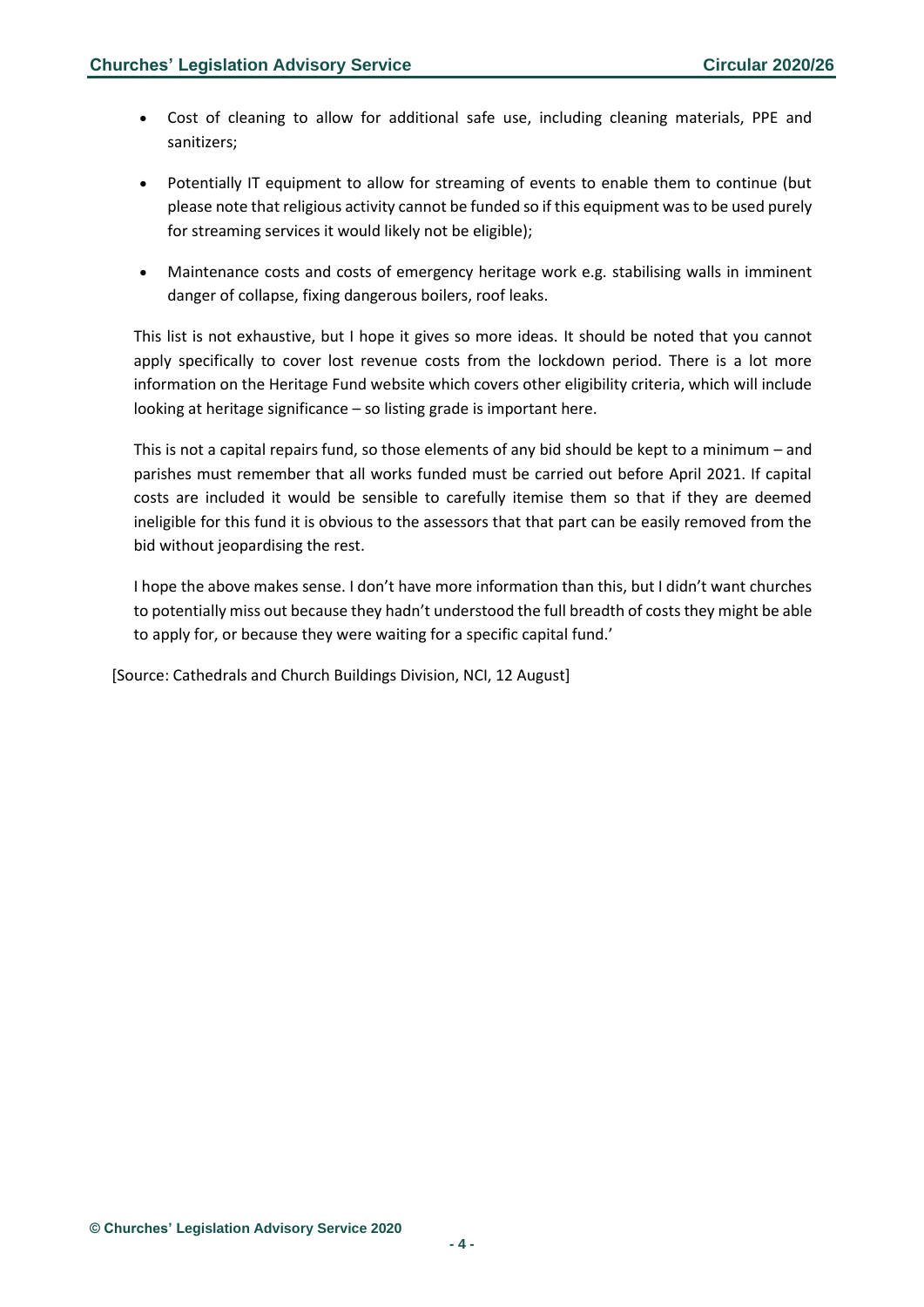# <span id="page-4-0"></span>**PROPERTY & PLANNING**

#### <span id="page-4-1"></span>**Proposal to replace the Community Infrastructure Levy**

**For information and possibly for action**

The Government recently published a series of planning-related documents, including a White Paper on the Future of Planning and a [consultation.](https://assets.publishing.service.gov.uk/government/uploads/system/uploads/attachment_data/file/907647/MHCLG-Planning-Consultation.pdf) Proposals include plans to replace the Community Infrastructure Levy with a consolidated Infrastructure Levy, with current exemptions potentially under review.

Currently, charitable relief is mandatory where a charity owns a material interest and the development is to be used wholly or mainly for its charitable purpose, or of that charity and another charity (or charities).

[Source: MHCLG, 6 August]